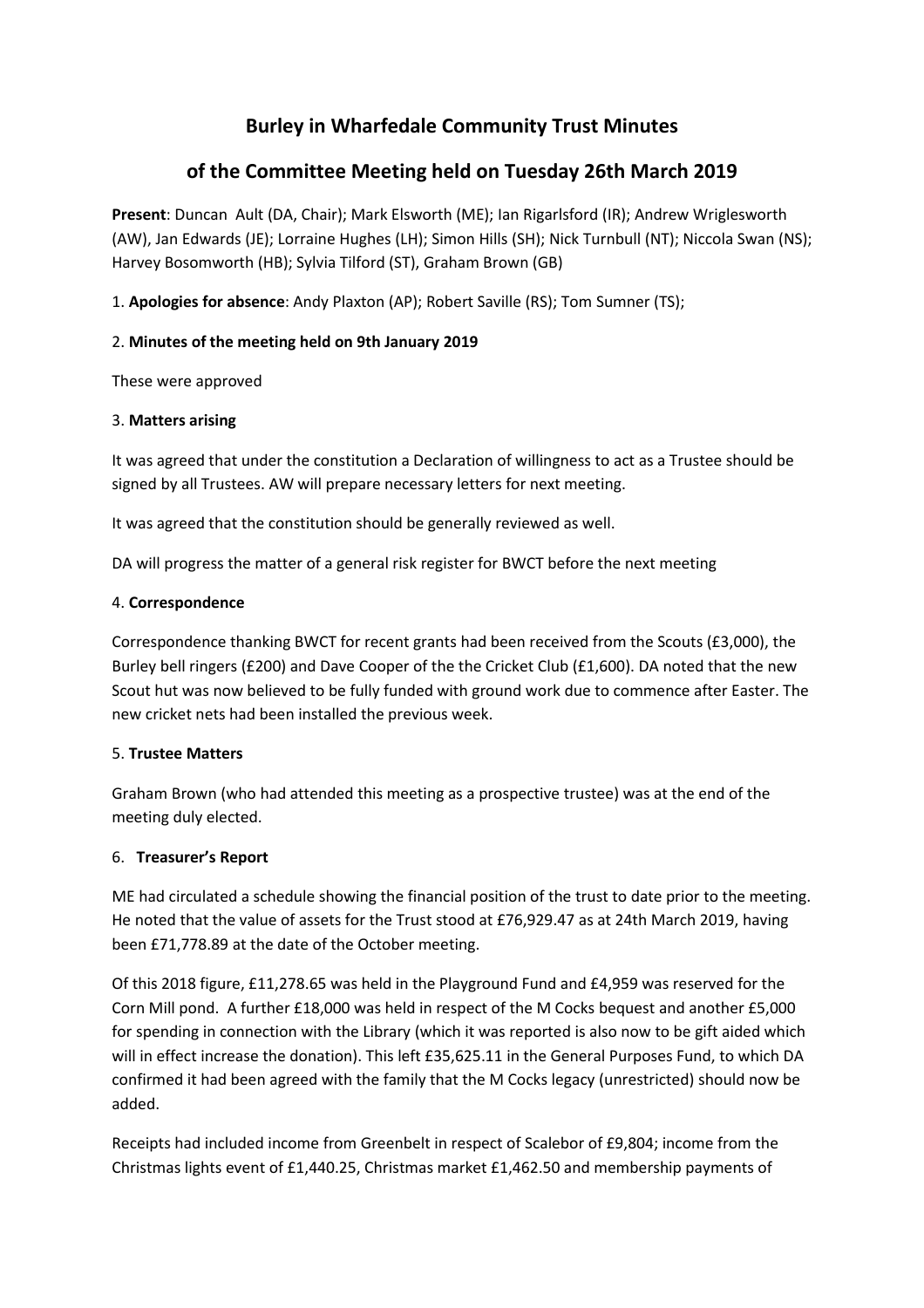£956. £800 had also been received from Bradford Met for the youth provision initiative and £273 had been revived the previous day from Waitrose.

ME reported also that Greenbelt were behind with the November 2018 payment which he was pursuing.

The most significant outgoings were HGM £6,131.86 (in connection with grounds maintenance etc at Scalebor), Christmas lights expenses of £3,414.54 and expenses relating to the Christmas market of £195.79. £348 had been spent on corn mill pond.

ME anticipated that the Christmas lights net expenses and the Christmas Market income will more or less balance out.

#### **7. Scalebor Park**

**New lease on Pavilion:** A new agreement with the Football club is being drawn up by the football club's solicitor to commence in October 2019

**Service agreement with Greenbelt**: this is now in place with a price increase from £15,600 to £16,800 from April 2019.

**Maintenance and drainage**: this is due in 2 weeks time with as usual a total cost of £4,800 half of which is paid by BWCT and half by the football club. DA reported that Danvic had quoted to drain the rest of the Scalebor Park playing area at a price of £7,000 (half of which would be paid for by the football club). This is under consideration.

As a separate matter DA mentioned that discussions were ongoing within BPC about improved drainage on the recreation ground near Iron Row.

**Pavilion**: DA mentioned that money may need to be spent on the exterior this year.

**Cricket**: DA confirmed that the new season commenced just after Easter.

#### **8. Youth provision proposals**

LH updated those present as follows;

There was a reminder of the proposal which was to look to provide for two age groups; 11-14 year olds, where a meeting room at Salem Church was still under discussion; and 15-18 year olds, where the Parish Rooms remained a possible venue. This would help cover the gap which existed once children of 11 and over left the village for secondary school education.

The ward councillors had been supportive of the initiative as were both BWCT and Burley Parish Council. Ash from Bradford Council had visited on 6 February and an initial plan to have 5 meetings had been proposed, with a maximum of 17 children to attend each. Youth workers Debra and Rees had been recruited and would be shown around the village by LH. CRB and other checks were in progress.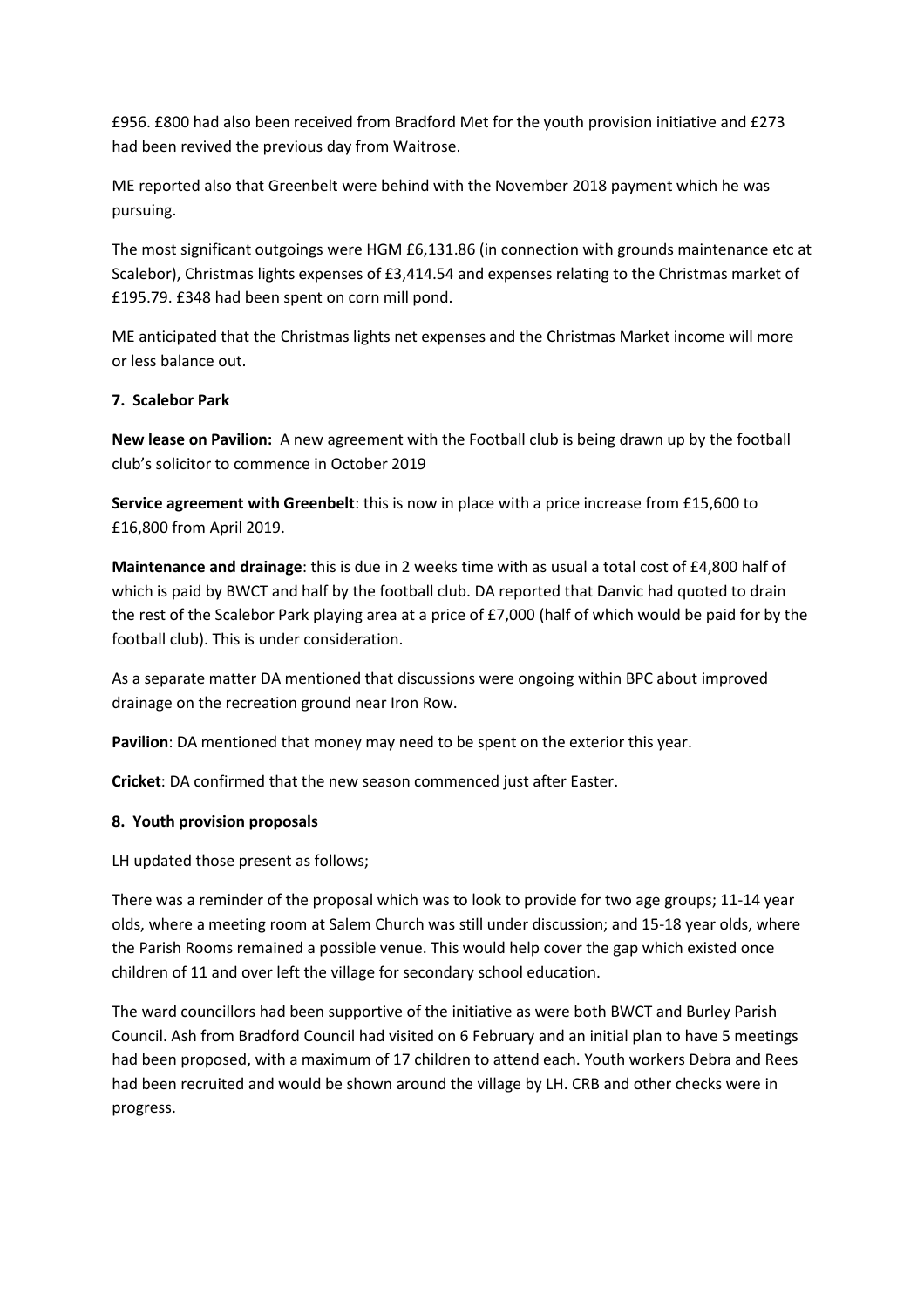The plan was to launch on 8 May, hopefully in the Queens Hall. The initiative could be publicised at other events such as the Duck Race, Christmas Lights and the Summer festival. It was suggested that a Facebook page also be created.

As reported earlier some funding of £800 had been secured from Bradford Council. Use of these funds needs to be properly evidenced. Further funds of £350 were being sought from Shipley Community Chest. LH was also looking to apply for £1,000 for essential life skills (such as financial knowledge, CV writing, general resilience) which were not necessarily taught in schools.

LH to update on progress at next meeting.

## **9. Playground update phase 2**

There had been little progress since the last BWCT meeting but the matter was ongoing. Funds (£11,278) remained available with BWCT to progress the project. It was understood however that the zip wire does not now have to be confined to the originally designated area. DA will be meeting with Stuart from BPC to discuss further.

## **10. Co-op funding and publicity**

Mark Swift (MS) who manages the Co-op in Burley was in attendance during this part of the meeting. Overall donations to BWCT totalling around £8,500 were reported and the gratitude of BWCT was asked to be minuted once again.

MS indicated that in the forthcoming year the 'pot' from the 1% allocation to good causes would need to be split 3 ways to include St Mary's parish Centre and the Scouts and Guides as well as BWCT. Sales of Co op bags form a good part of the overall sums available for grant.

It was agreed that there was a mutual benefit to BWCT in promoting Co-op membership and use of the membership cards (which were still only used a surprisingly small percentage of the time) and in generally working together on other initiatives. The  $15<sup>th</sup>$  of June (and possibly 22<sup>nd</sup> of June) have been agreed for this promotion to coincide with the Duck Race ticket sales.

MS mentioned that a blue Co-op duck ('Colin') would be taking part in the duck race this year.

#### **11. Membership for 2018/9**

DA reported that there were 855 members so far this year, representing 432 households. It had been reported at the previous meeting that there are 2,800 households in the village.

The issues with PayPal continue and there was a suggestion that membership mojo, which is currently used, insist on use of PayPal. NT will speak to Malcolm Fisher about looking at the 'Stripe' system for membership as an alternative.

The new membership year starts in June.

## **12. Marketing: general publicity, especially for events.**

It was mentioned that a committee meeting was needed and would be arranged by NS.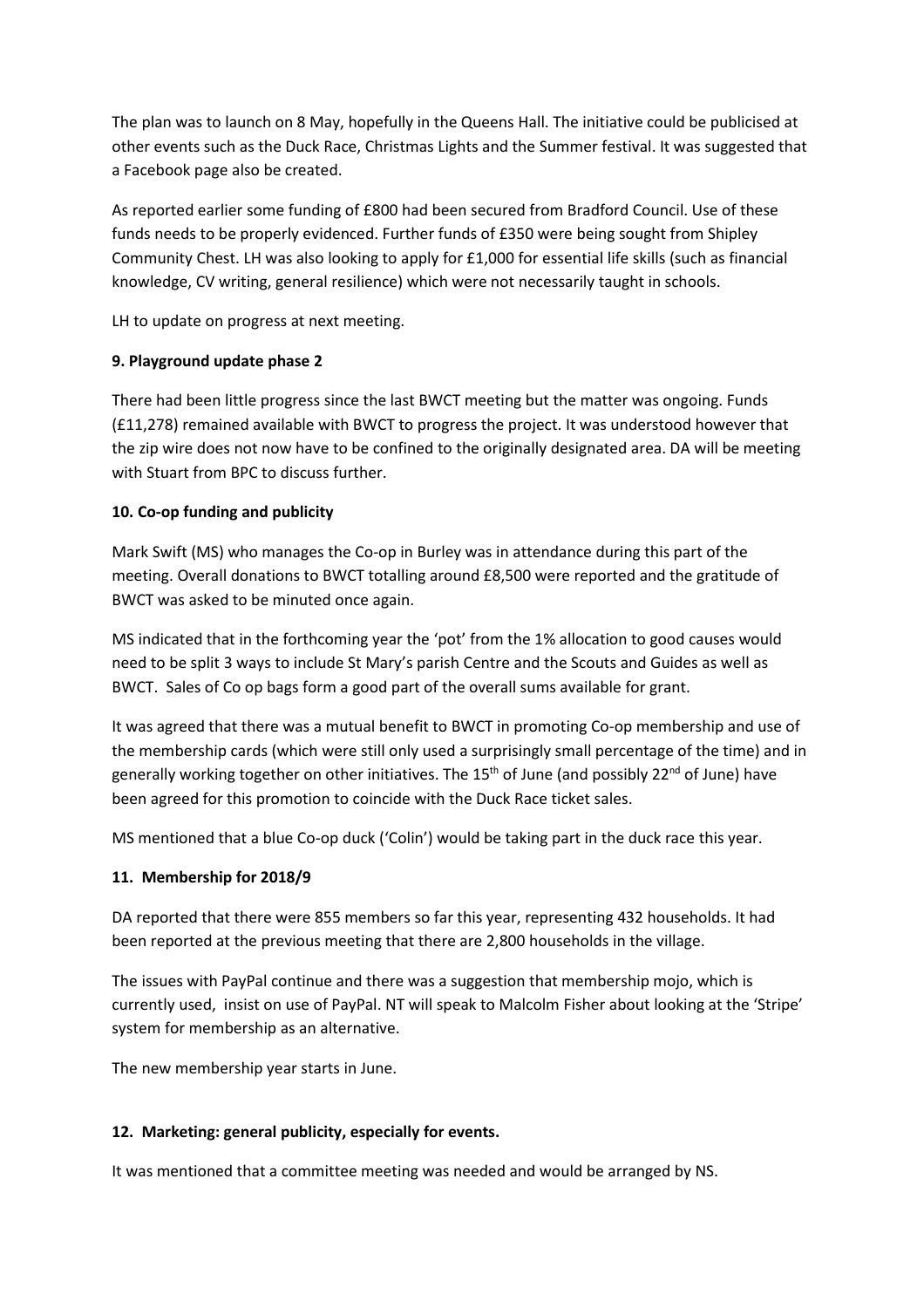Quarterly communications were now being sent or made available to members and had been sent by NS through mail chimp on 7 March. Several committee members thought they may not have received this. All were to double check and confirm with NS.

NS regularly updates the Facebook page. It was agreed there was no requirement for a Twitter account as there was not enough regular news to retain interest.

## **13 Burley Website**

HB reported that the website update was being progressed by Malcolm Fisher. A new back up person would however need to be identified, as Steve King was moving shortly to Northumberland.

It had been ascertained that most people now access the site through their phones.

The number of hits had fallen but this could be because more people were accessing the site through social media.

# **14. Christmas Lights and Christmas Market:**

The net expenditure on the Christmas lights showed a deficit partly due to expenditure on a new Coop light and extra expenditure on ladder clamps for safety reasons. However this was offset by a £1,200 profit on the market. Praise and gratitude was to be recorded for Jan Lepley who had organised the market so well.

The importance of keeping the old toilet block for storage of equipment was to be particularly noted.

## **15. Duck Race - Sunday 23rd of June**.

Tickets will be available for sale in early June and can be sold inside as well as outside the Co-op.

DA to contact the police to ask for presence at the A65 crossing point.

## **16. Burley Painting**

NS thought that quite a few paintings had been sold over the Christmas period though BWCT has not yet received any share of the income as yet.

## **17. The Roundhouse: update**

DA reported that work was due to commence the following week.

## **18 Pudding Tree garden/ Jubilee Garden: updates**

The area around the Jubilee garden has been pressure washed and TS is to repair cracked flagstones.

## **19. Fountain of Life area**

This has also been pressure washed.

## **20. Hanging baskets and tubs**